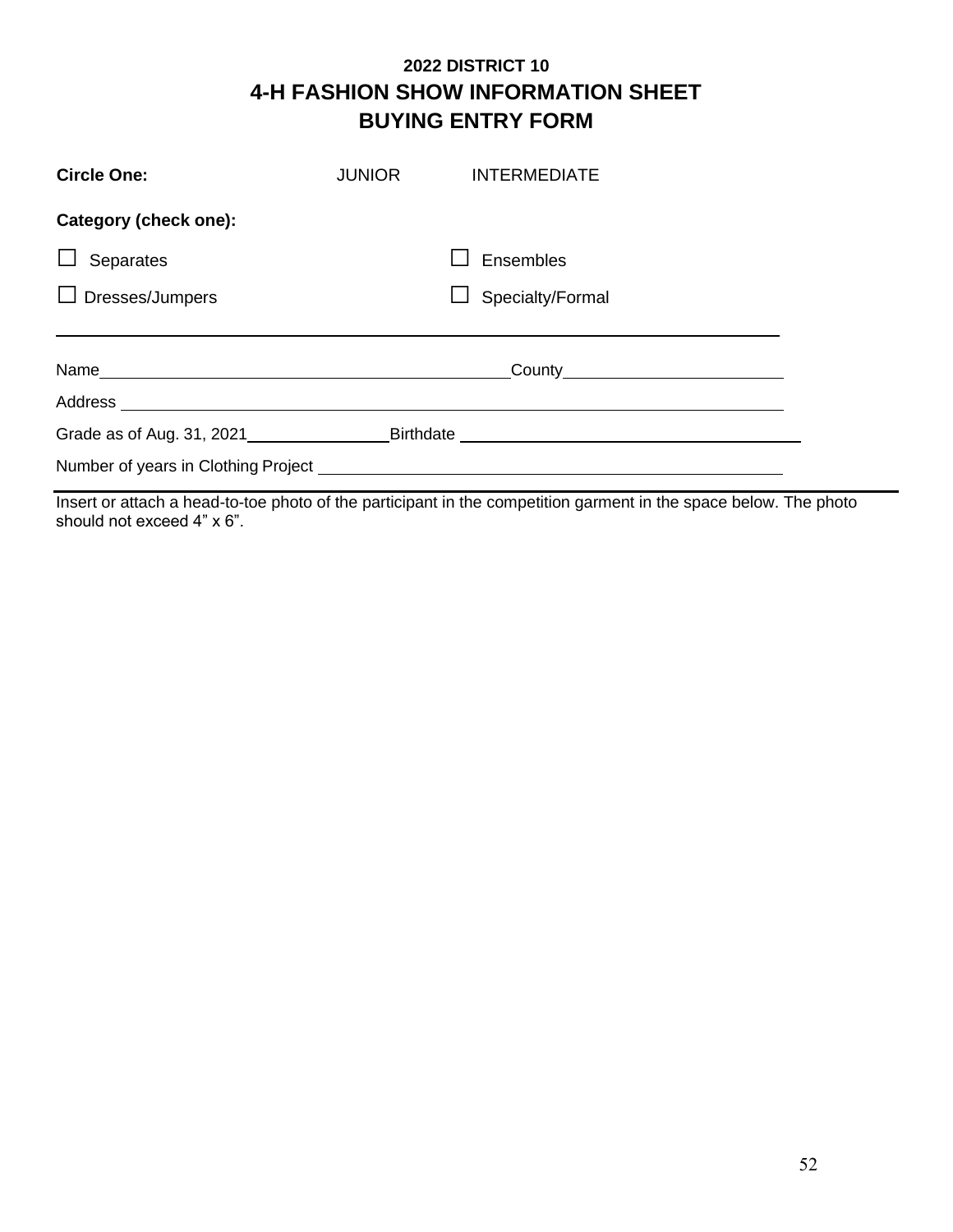1. What goals did you set for your Fashion Show Entry?

2. What community service activities were you involved in with in your Clothing & Textiles project?

3. How does this outfit express your personality?

4. Where would you wear this outfit? Why would this outfit be good to wear to this event?

5. What is the fiber content of your garment(s) and what are the care requirements for your outfit?

- 7. Where did you purchase your outfit? Check all that apply. □ Garage Sale □ Department Store □ Thrift Shop □ Discount Store  $\Box$  Resale Store  $\Box$  Other (please explain)
- 8. How much did your outfit cost?